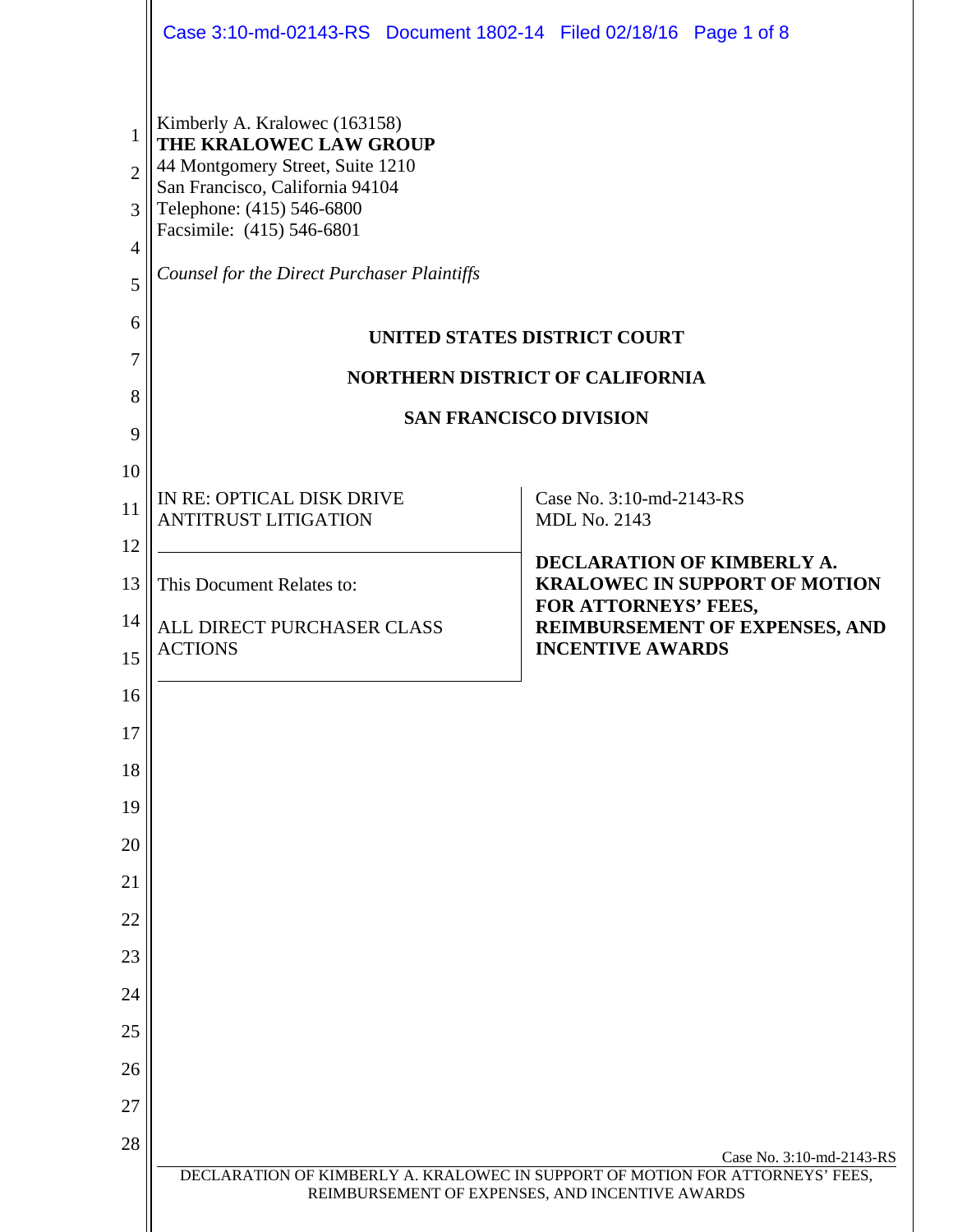1 I, Kimberly A. Kralowec, declare and state as follows:

2 3 4 5 6 1. I am the Principal of The Kralowec Law Group. I submit this declaration in support of Direct Purchaser Plaintiffs' ("DPPs") joint application for an award of attorneys' fees, expenses, and incentive awards in connection with the services rendered in this litigation. I make this Declaration based on my own personal knowledge, and if called as a witness, I could and would competently testify to the matters stated herein.

7 8 9 10 11 2. My firm has served as counsel to Gregory Starrett and as counsel for the Direct Purchaser Class ("Class") throughout the course of this litigation. My firm's curriculum vitae was previously submitted to the Court in connection with Direct Purchaser Plaintiffs' prior motion for an award of attorneys' fees, reimbursement of expenses and class representative incentive awards on March 16, 2015 (Prior Request for Attorneys' Fees"). (Dkt. No. 1535).

12 13 14 15 3. The Kralowec Law Group has prosecuted this litigation solely on a contingent-fee basis, and has been at risk that it would not receive any compensation for prosecuting claims against the Defendants. While The Kralowec Law Group devoted its time and resources to this matter, it has foregone other legal work for which it would have been compensated.

16 17 18 19 20 21 22 23 24 25 26 27 28 Case No. 3:10-md-2143-RS<br>DECLARATION OF KIMBERLY A. KRALOWEC IN SUPPORT OF MOTION FOR AWARD OF ATTORNEYS' FEES AND REIMBURSEMENT OF EXPENSES, AND INCENTIVE AWARDS 4. During the pendency of the litigation, The Kralowec Law Group performed the following work: The Kralowec Law Group performed valuable work that benefited the members of the settlement class. Attorney Elizabeth Newman of our firm served as an active member of the Document Review Team and performed the following tasks, among others: (1) reviewed, analyzed and coded defendants' document production, after becoming familiar with the critical legal and factual issues presented in the case; (2) evaluated defendants' document production for responsiveness to plaintiffs' written discovery; (3) led the team members responsible for deposition preparation, including drafting deponent-specific memoranda for use by the deposing attorneys; (4) drafted and maintained the hot document spreadsheet; (5) trained and supervised new members of the Document Review Team; (6) participated in document review for purposes of drafting plaintiffs' written interrogatory responses and supplemental responses, with particular focus on gathering and summarizing evidence establishing the formation of the alleged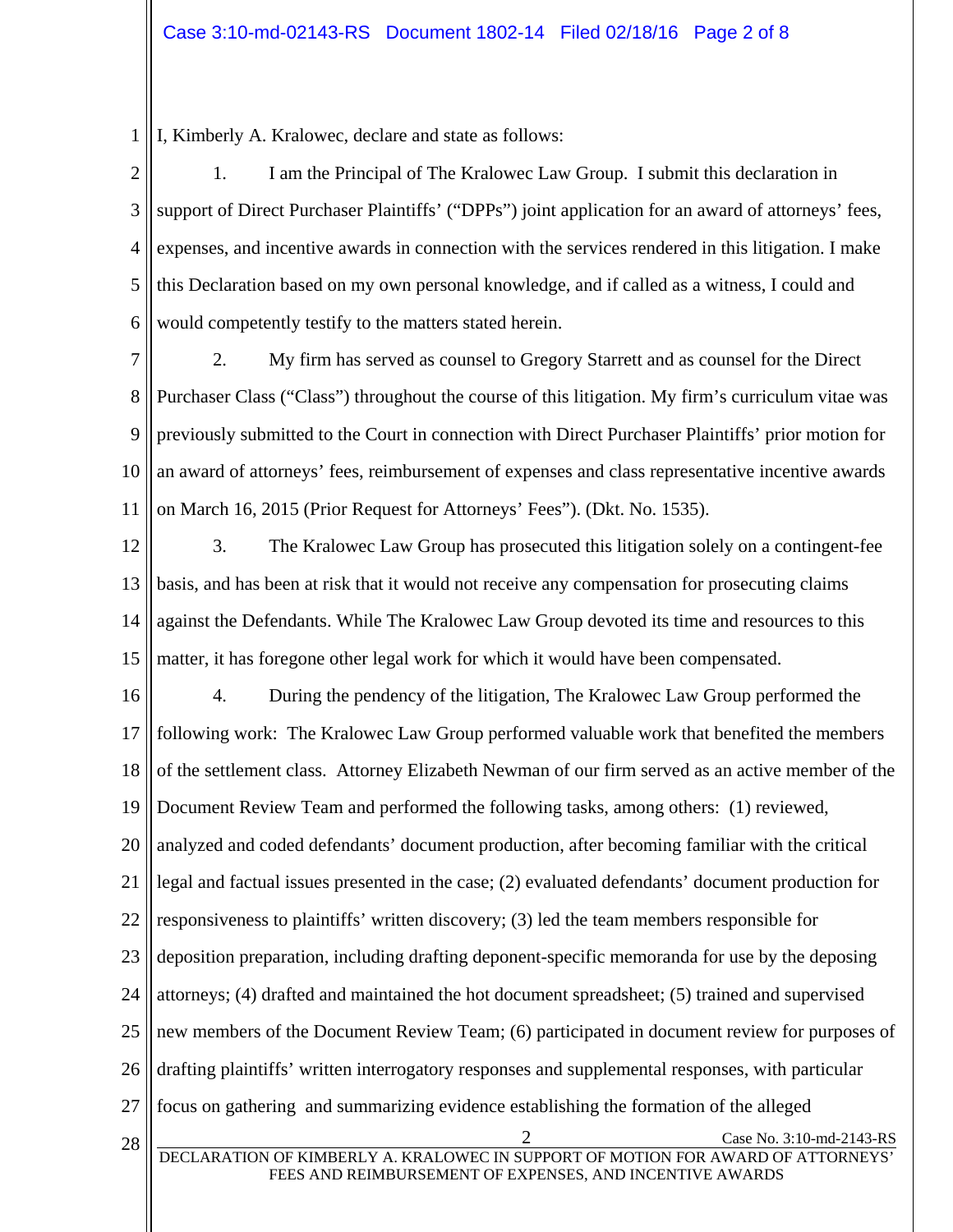1 2 3 4 5 6 7 8 conspiracy. Most of Ms. Newman's day-to-day work was performed at the San Francisco offices of Saveri & Saveri, Inc., whose senior partner, Guido Saveri, was designated by the Court as the Chairman of the Executive Committee for the DPPs (the "Chairman"). In addition to Ms. Newman's work, near the inception of the case, I personally assisted with the drafting of the consolidated amended complaint, and during the course of this litigation, I kept tabs on the status of the case and remained ready and available to take on any additional assignments from the Executive Committee as they arose. All work performed by our firm was assigned or authorized by the Chairman and by the Executive Committee.

9 10 11 12 13 14 15 16 17 5. Attached hereto as Exhibit 1 is my firm's hours and lodestar, computed at historical rates, for the period of January 1, 2015 through November 3, 2015. This period does not reflect any time previously submitted to the Court in connection with the Prior Request for Attorneys' Fees in this litigation. The total number of hours spent by The Kralowec Law Group during this period of time was **4.0 hours**, with a corresponding lodestar of **\$2,215.00**. This summary was prepared from contemporaneous, daily time records regularly prepared and maintained by my firm. The lodestar amount reflected in Exhibit 1 is for work assigned by the Chairman of the Executive Committee, and was performed by professional staff at my law firm for the benefit of the Class.

18 19 20 6. The hourly rates for the attorneys and professional support staff in my firm included in Exhibit 1 are the usual and customary hourly rates charged by The Kralowec Law Group.

21 22 23 24 25 26 27 28 Case No. 3:10-md-2143-RS<br>DECLARATION OF KIMBERLY A. KRALOWEC IN SUPPORT OF MOTION FOR AWARD OF ATTORNEYS' FEES AND REIMBURSEMENT OF EXPENSES, AND INCENTIVE AWARDS 7. My firm has expended a total of **\$117.27** in unreimbursed costs and expenses in connection with the prosecution of this litigation from January 1, 2015 to the present. None of the costs reflected in Exhibit 2 have been previously submitted to the Court for reimbursement in connection with the Prior Request for Attorneys' Fees in this matter. These costs and expenses are broken down in the chart attached hereto as Exhibit 2. They were incurred on behalf of the Class by my firm on a contingent basis, and have not been reimbursed. The expenses incurred in this action are reflected on the books and records of my firm. These books and records are prepared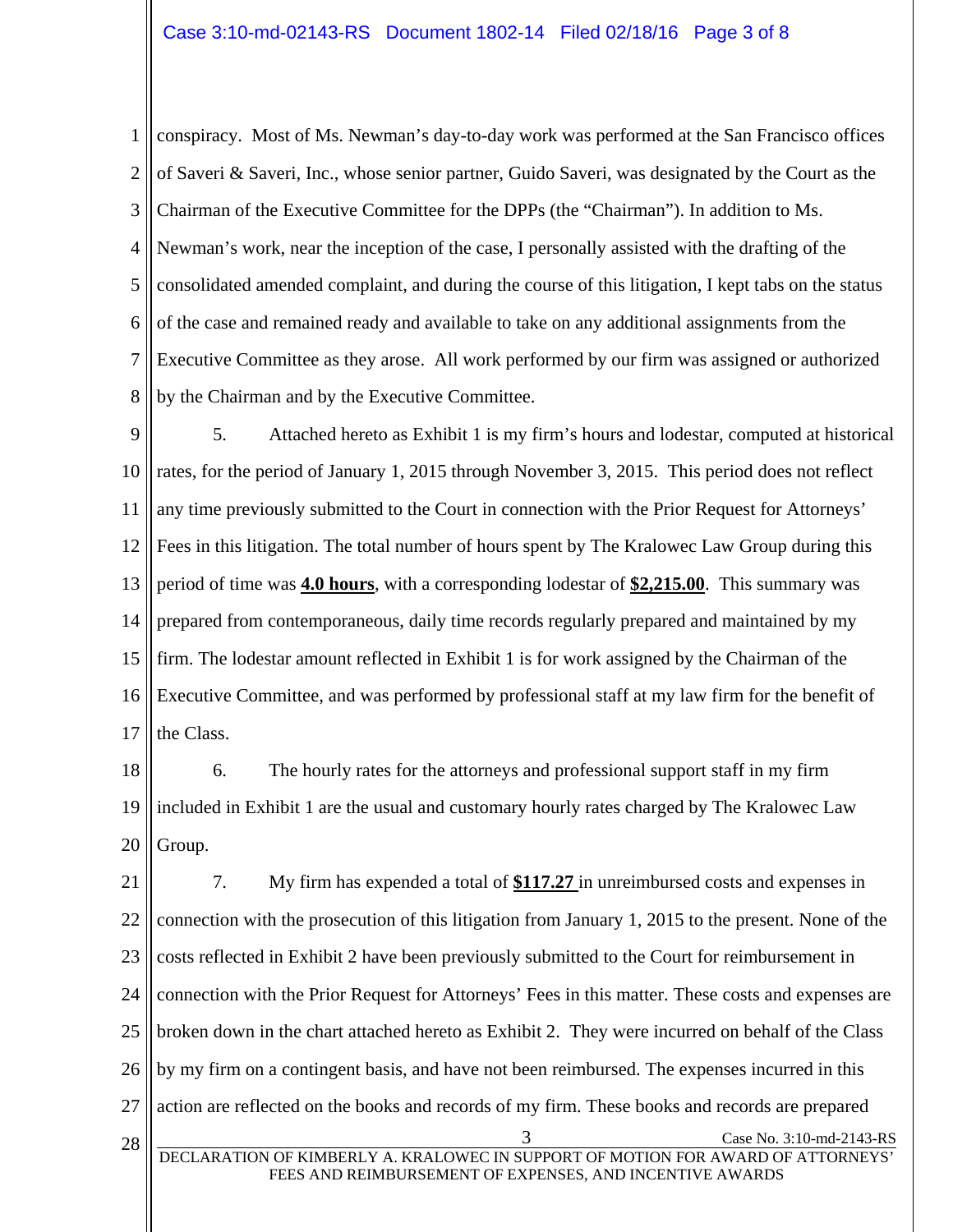$\mathbf{I}$ from expense vouchers, check records and other source materials and represent an accurate  $2$  recordation of the expenses incurred.

3 8. The Kralowec Law Group paid \$5,000 in assessments for the joint prosecution of 4 the litigation against the Defendants after the Prior Request for Attorneys' Fees. This assessment 5 was not included in the previous Declaration submitted to the Court in connection to the Prior 6 || Request for Attorneys' Fees.

 $7 \parallel$  9. I have reviewed the time and expenses reported by my firm in this case which are 8 included in this declaration, and I affirm that they are true and accurate.

9 || I declare under penalty of perjury under the laws of the United States of America that the 10 foregoing is true and correct. Executed on January 25, 2016 at San Francisco, California.

I I

12

13

14

15

16

17

18

19

20

21

22

23

24

25

26

27

Conce Kimberly A. Kralowec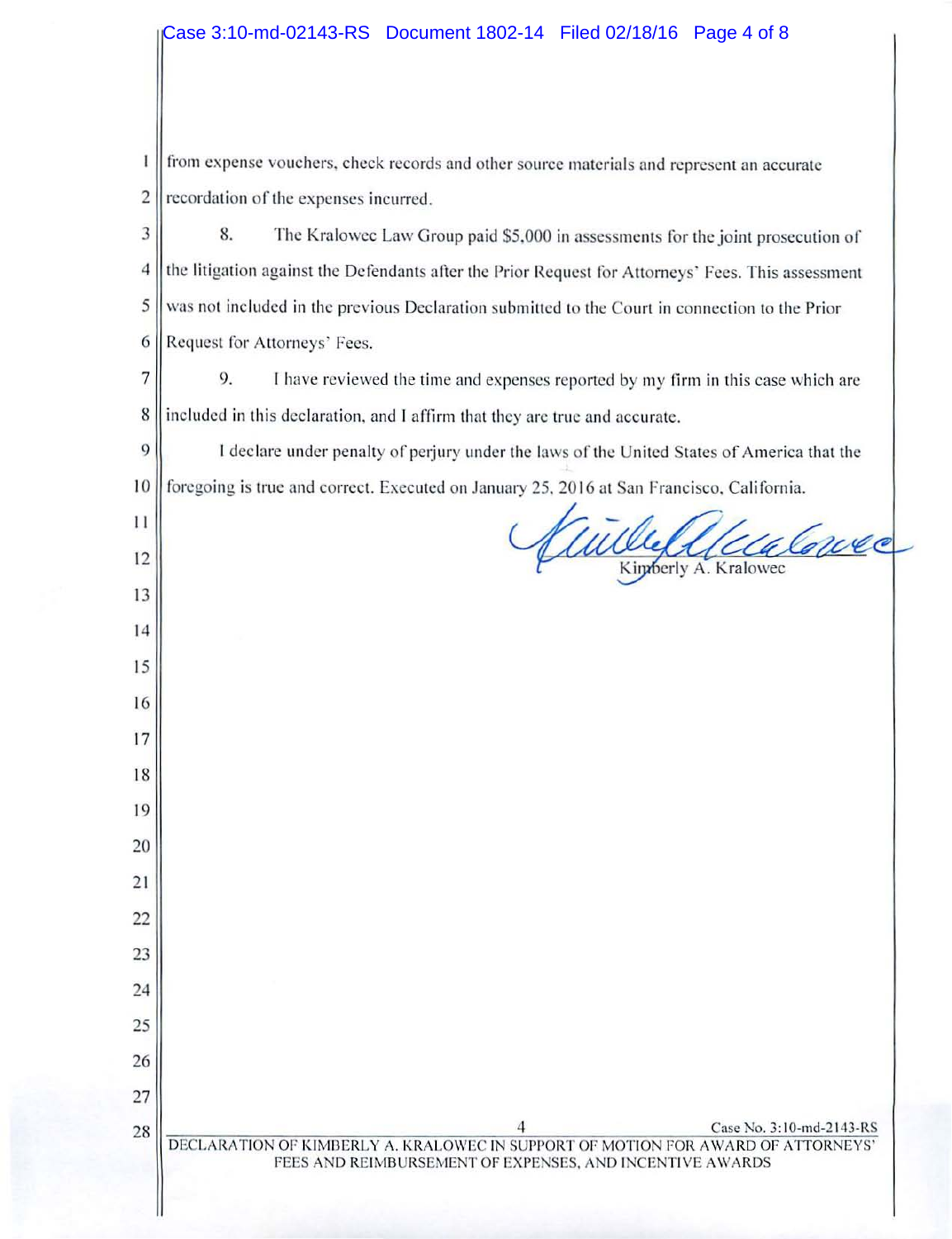Case 3:10-md-02143-RS Document 1802-14 Filed 02/18/16 Page 5 of 8

# **EXHIBIT 1**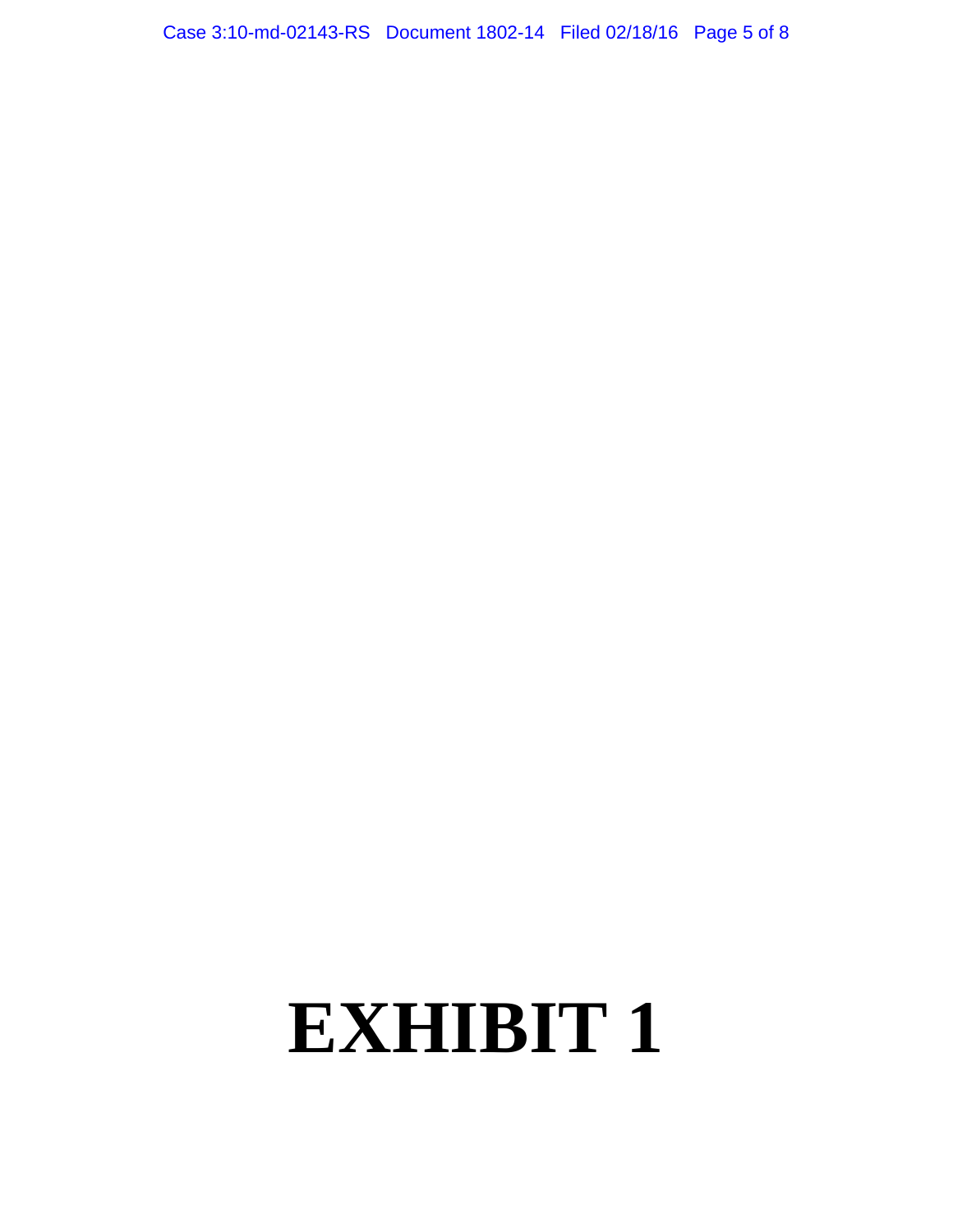### **EXHIBIT 1**

### *In re Optical Disk Drive Antitrust Litigation*, Case No. 3:10-md-2143-RS **The Kralowec Law Group**  Reported Hours and Lodestar January 1, 2015 through November 3, 2015

#### **TIME REPORT**

| <b>NAME</b>              | <b>TOTAL</b><br><b>HOURS</b> | <b>HOURLY</b><br><b>RATE</b> | <b>LODESTAR</b> |  |  |
|--------------------------|------------------------------|------------------------------|-----------------|--|--|
| <b>ATTORNEYS</b>         |                              |                              |                 |  |  |
| Kimberly A. Kralowec (P) | 2.3                          | \$745                        | \$1,713.50      |  |  |
|                          |                              |                              |                 |  |  |
|                          |                              |                              |                 |  |  |
|                          |                              |                              |                 |  |  |
| NON-ATTORNEYS            |                              |                              |                 |  |  |
| Gary M. Gray (PL)        | 1.7                          | \$295                        | \$501.50        |  |  |
|                          |                              |                              |                 |  |  |
|                          |                              |                              |                 |  |  |
|                          |                              |                              |                 |  |  |
|                          |                              |                              |                 |  |  |
|                          |                              |                              |                 |  |  |
| <b>TOTAL:</b>            | 4.0                          |                              | \$2,215.00      |  |  |

(P) Partner (OC) Of Counsel (A) Associate (PL) Paralegal (LC) Law Clerk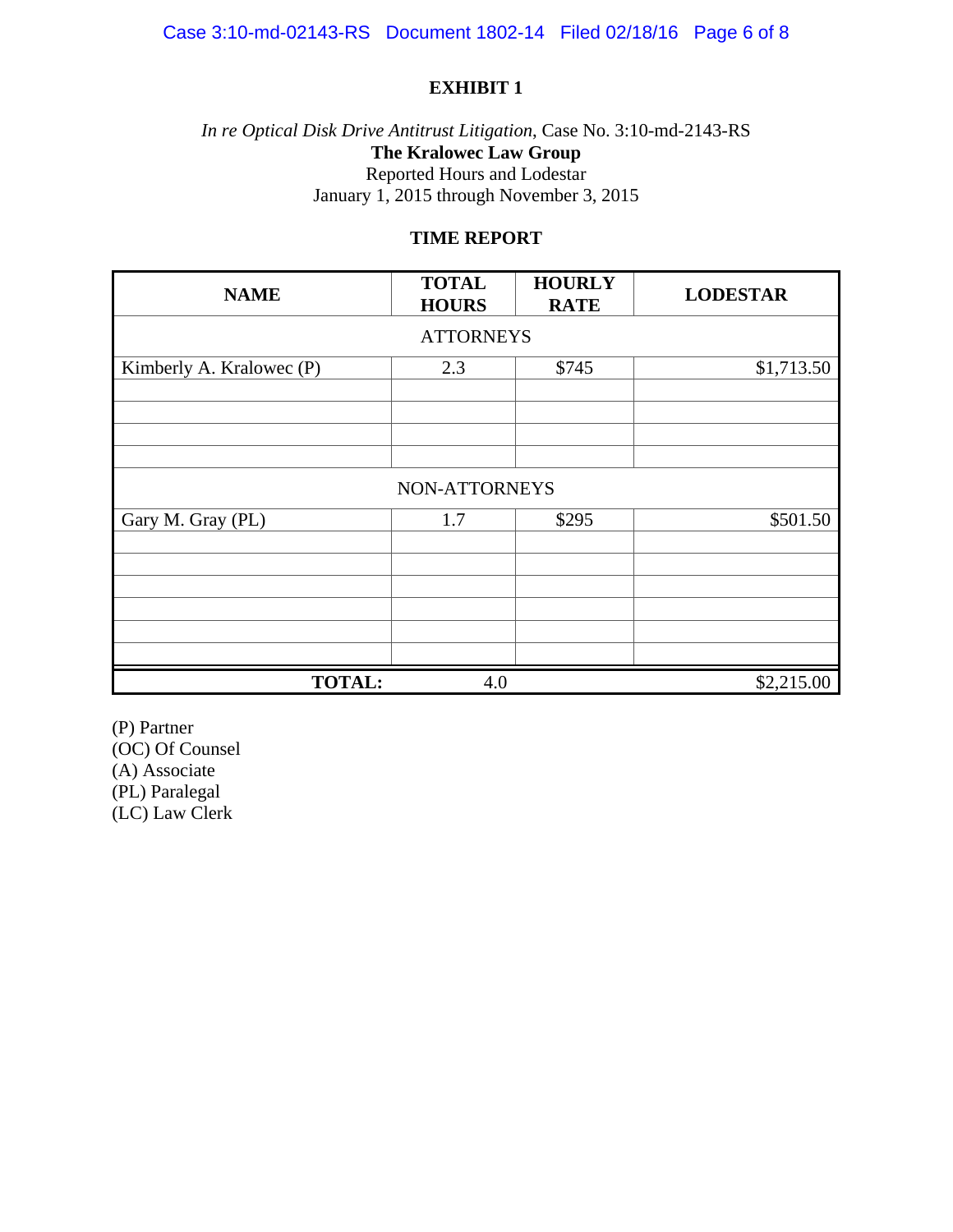Case 3:10-md-02143-RS Document 1802-14 Filed 02/18/16 Page 7 of 8

# **EXHIBIT 2**